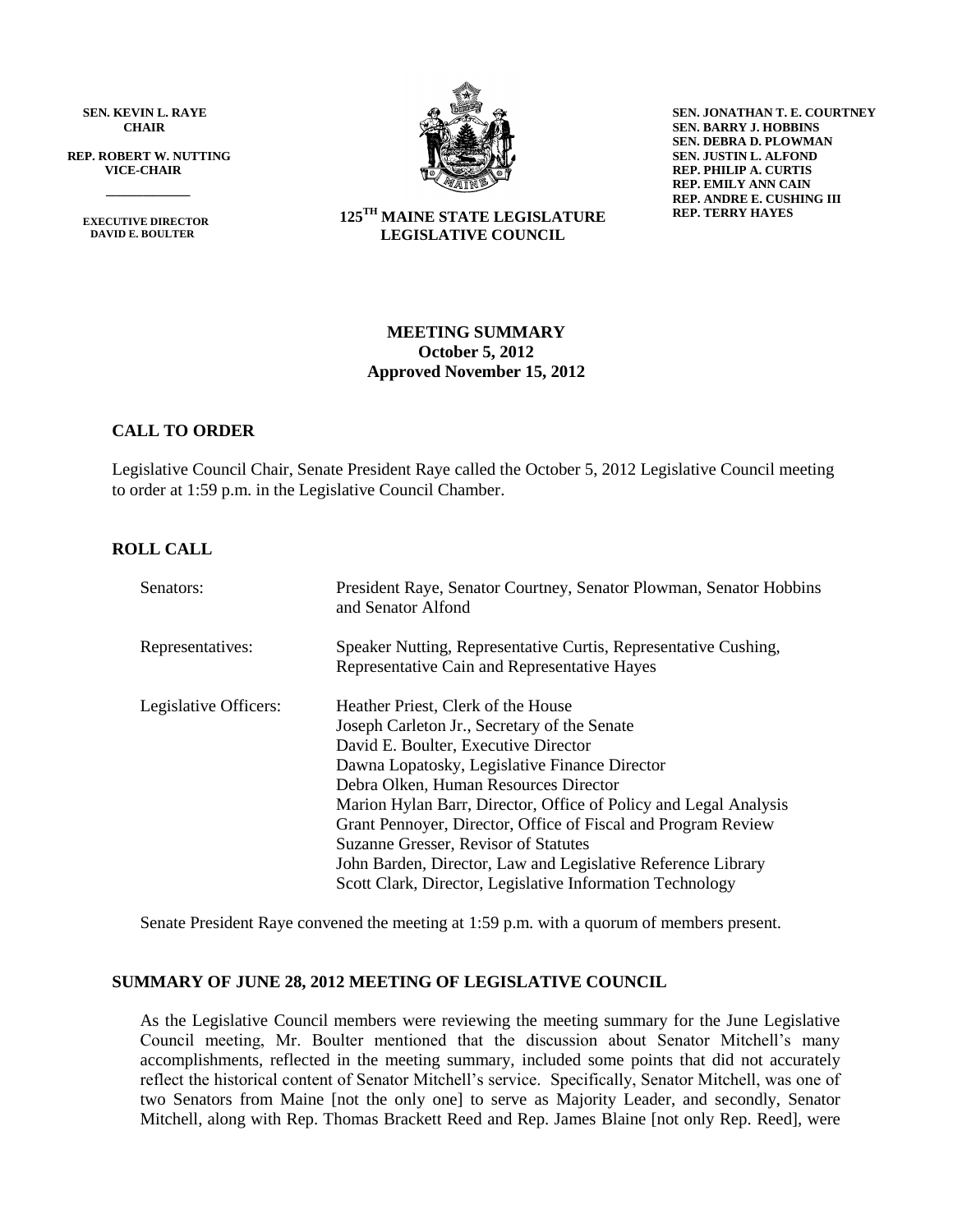elected officials from Maine to lead one of the Houses of the U.S. Congress. The Legislative Council members concurred that the meeting summary should accurately reflect the Congressional history and the inaccurate references should be stricken.

**Motion:** That the Meeting Summary of June 28, 2012 be accepted as amended to correct the historical context of Senator Mitchell's service in the U.S. Congress and placed on file. Motion by Representative Cain. Second by Senator Plowman. **Motion passed** (**9-0-1,** with Representative Hayes abstaining).

# **REPORTS FROM EXECUTIVE DIRECTOR AND COUNCIL OFFICES**

## **Executive Director's Report**

David Boulter, Executive Director, reported on the following:

## 1. Tentative legislative budget for FY2014 – 2015

In accordance with law, Mr. Boulter will be developing and submitting a tentative consolidated budget request for FY2014 – 2015 necessary to the operation of the legislative branch to the State Budget Officer. As in the past, the new Legislative Council will review the tentative budget for the next biennium, revising and increasing or decreasing the budget as it deems necessary at that time.

## 2. Legislator Orientation preparations

Legislative offices are preparing materials for the New Member Orientation and Pre-Legislative Conference for the  $126<sup>th</sup>$  Legislature. Once the agendas have been tentatively developed, a draft will be distributed to Legislative Council members for their review. New Member Orientation will be held on Thursday, November 15, 2012 and the Pre-Legislative Conference will be held on December 3 – 6, 2012.

## 3. Capitol Park restoration

This summer's work to restore Capitol Park is completed. Restoration activities included improved and relocated walking paths, a low stone sitting wall, benches and picnic tables, park entrance piers, tree plantings and trimming, and an ADA-compliance entrance to the Vietnam Veterans memorial. Service entrances, catch basins and other infrastructure were also installed. Initial reaction to the improvements by park visitors has been very favorable. The plan is for drainage issues to be addressed next year.

## 4. Security area layout improvements

A design to improve the West entrance to the State House to better accommodate security screening, improve flow and decrease wait times, and improve aesthetics is underway. The goal is to have the modifications in place before January 2013.

## 5. House Chamber

A rather extensive water leak and plaster damage appeared on the north and east walls near the ceiling in the House Chamber recently. Investigation and repairs will begin next week. The leak appears related to the roof that is in need of full replacement in the near future.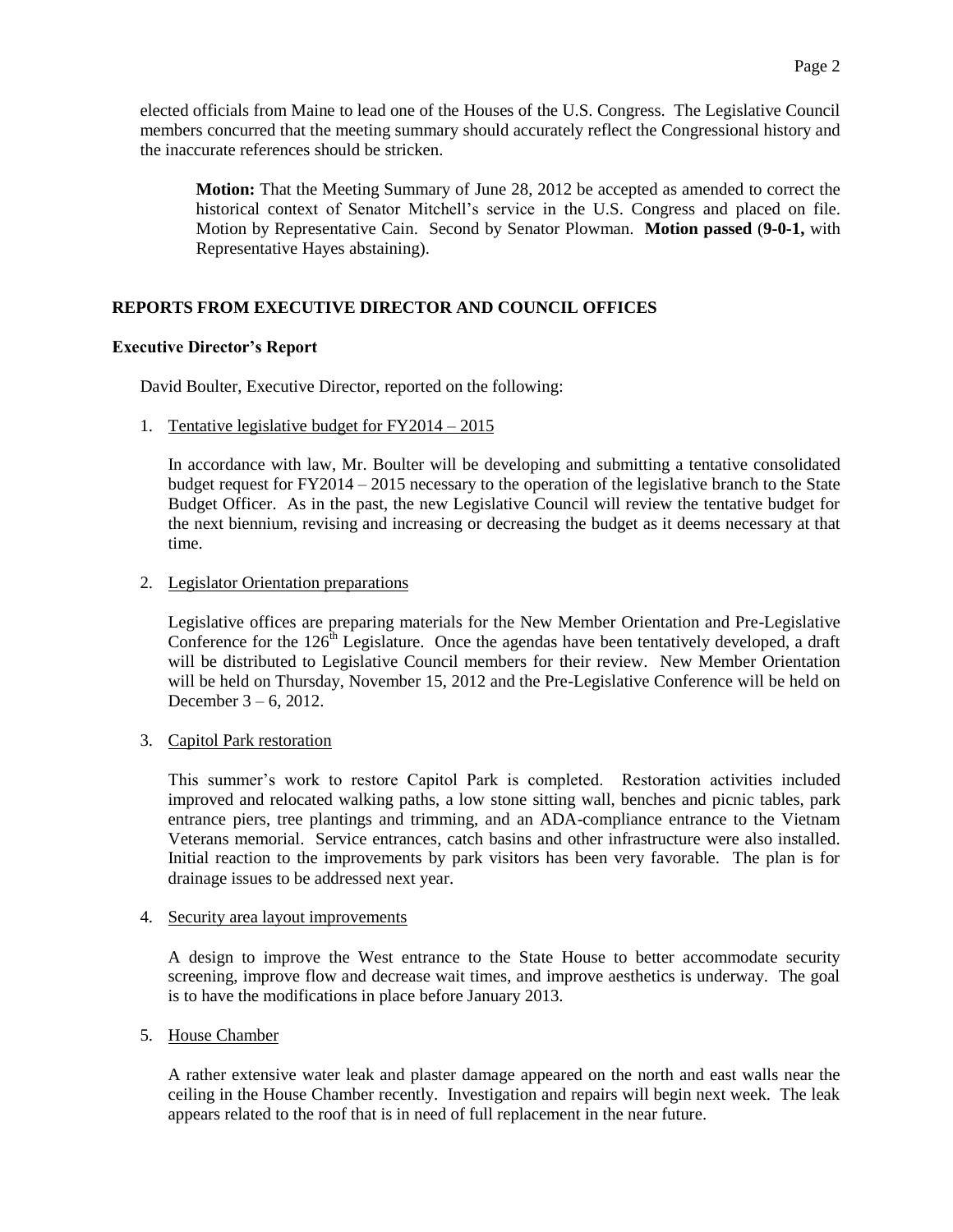Senator Plowman inquired as to whether the water damage to the House would be covered under the State's insurance policy. Mr. Boulter answered that he will inquire as to whether coverage is afforded for the damage, but that initial payment will be made from legislative accounts. Representative Cushing asked whether the 2012 multi-year plan for State House improvements included a budget for House Chamber improvements. Mr. Boulter answered that it did not include House Chamber work, but roof repairs (the apparent source of the leak) are contemplated for 2013.

### 6. Council Photographs

Mr. Boulter commented that the group photograph of the  $125<sup>th</sup>$  Legislative Council will be distributed to each member at the conclusion of the meeting.

### **Fiscal Report**

Grant Pennoyer, Director, Office of Fiscal and Program Review, reported on the following:

### **Revenue Update**

| Total General Fund Revenue - FY 2013 (\$'s in Millions) |               |         |         |           |            |           |  |  |  |
|---------------------------------------------------------|---------------|---------|---------|-----------|------------|-----------|--|--|--|
|                                                         | <b>Budget</b> | Actual  | Var.    | % Var.    | Prior Year | % Growth  |  |  |  |
| August                                                  | \$103.3       | \$84.3  | (S19.0) | $-18.4\%$ | \$98.9     | $-14.7\%$ |  |  |  |
| <b>FYTD</b>                                             | \$308.5       | \$303.7 | (S4.8)  | $-1.5\%$  | \$306.1    | $-0.8\%$  |  |  |  |

General Fund revenue was \$19.0 million (18.4%) under budget in August and roughly \$22 million under budget in September (based on preliminary data). General Fund revenue was under budget roughly \$27 million for the  $1<sup>st</sup>$  quarter of FY2013.

The three major taxes were all substantially under budget in August and September, based on preliminary results. Individual Income Tax revenue was \$10.7 million under budget for August and roughly \$6 million in September, falling more than \$4 million under budget for the  $1<sup>st</sup>$  quarter of FY2013. Corporate Income Tax revenue was under budget by \$8.6 million in August and \$5.7 million in September. Sales and Use Tax revenue was under by \$6.7 million in August, but was closer to budget in September, being within less than \$1 million.

## **Highway Fund Revenue Update**

| Total Highway Fund Revenue - FY 2013 (\$'s in Millions) |        |        |        |          |            |          |  |  |  |
|---------------------------------------------------------|--------|--------|--------|----------|------------|----------|--|--|--|
|                                                         | Budget | Actual | Var.   | $%$ Var. | Prior Year | % Growth |  |  |  |
| August                                                  | \$9.2  | \$8.7  | (S0.5) | $-5.7\%$ | \$9.3      | -6.0%    |  |  |  |
| <b>FYTD</b>                                             | \$36.1 | \$37.2 | \$1.0  | 2.9%     | \$36.0     | 3.2%     |  |  |  |

Highway Fund revenue was \$0.5 million under budget in August, but was \$0.9 million over budget in September (based on preliminary data). Highway Fund revenue has built up a \$2.0 million positive variance through the  $1<sup>st</sup>$  quarter of FY2013. Fuel Taxes continue to exhibit significant variability from budget month to month. The positive variance through the  $1<sup>st</sup>$ quarter was due to the strength of collections for motor vehicle registration and fees collected by the Bureau of Motor Vehicles.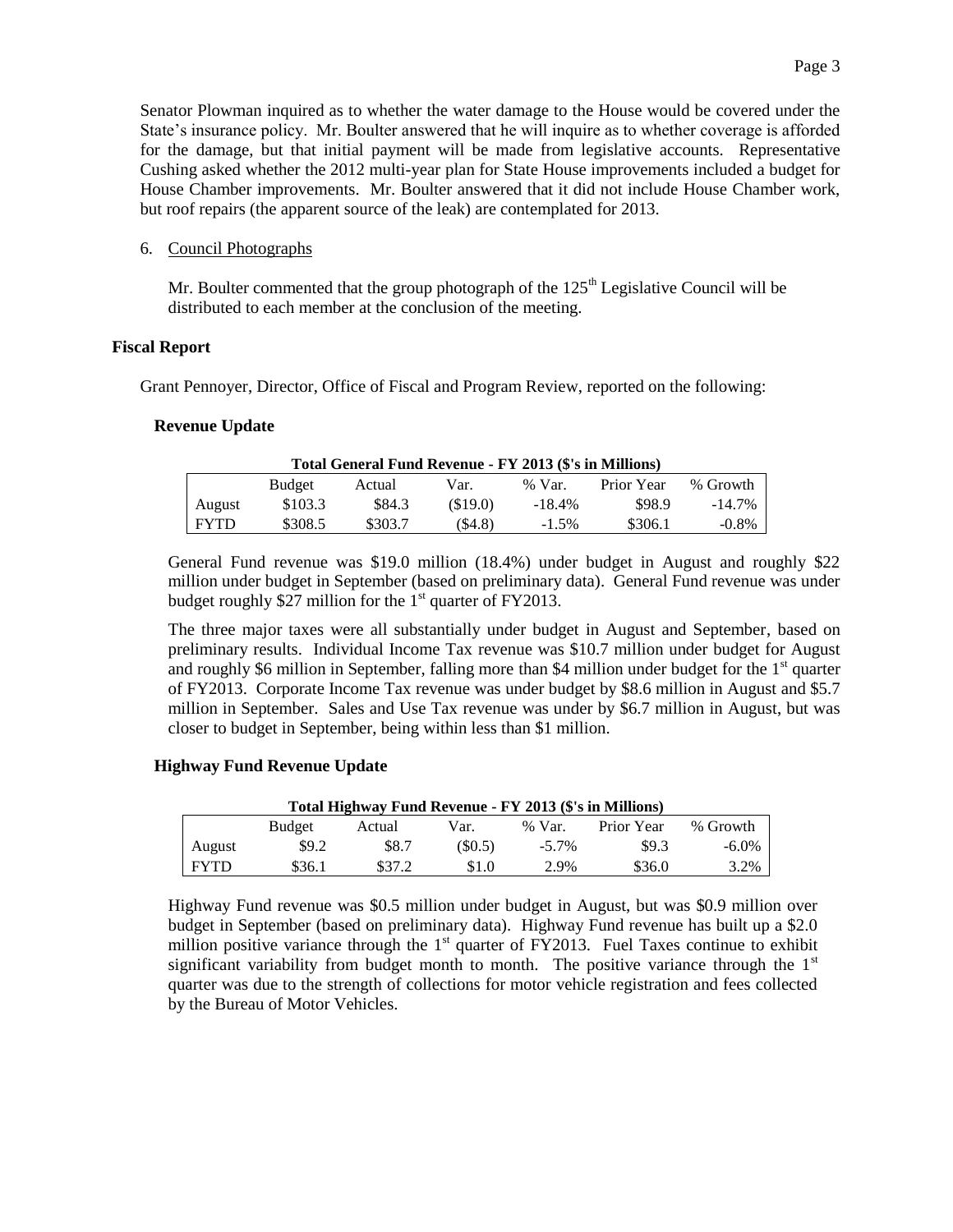## **Cash Update**

The average balance in the cash pool in August was \$70 million less than a year ago. However, the total cash pool remains sufficiently healthy to support General Fund internal borrowing that was \$71.8 million higher than last August. General Fund appropriations were approved at amounts below budgeted revenue to accommodate repayment of the \$91 million borrowing in FY2012 from Other Special Revenue Funds. As a result, General Fund cash position should show improvement over FY2013 absent any significant adverse revenue or spending variances.

## **MaineCare Spending Update**

MaineCare weekly cycle payments through the first 11 weeks of FY2013 averaged \$44.7 million. This amount is tracking very closely with weekly cycle payments in the same period last year. The FY2013 MaineCare budget assumes that overall MaineCare spending will be below the FY2012 level, which had a weekly cycle average of \$44.9 million.

## **Status of Legislative Studies and Committees**

Marion Hylan Barr, Director, Office of Policy and Legal Analysis, reported on the following to supplement her written status report:

The Citizen Trade Policy Commission, the Right to Know Advisory Commission and its subcommittees, the Judicial Compensation Commission and the Franco-American Task Force have all been meeting this summer and fall and are scheduled to meet again in the near future. Several commissions have not yet convened since they are still awaiting appointments. The Joint Standing Committee on Agriculture, Conservation and Forestry has met once and is planning to meet again next month. The Joint Standing Committee on Veterans and Legal Affairs does not plan to meet since it handled the Presidential Primary issue when it met earlier for confirmation hearings. The Joint Standing Committee on Education and Cultural Affairs met once and will meet again this fall.

Senator Courtney inquired as to which commissions were awaiting appointment of members. Ms. Hylan Barr responded that the Commission to Develop a Competitive Bidding Process for the Operation of Additional Casinos or Slot Machines, staffed by the Department of Administrative and Financial Services, has 7 of its19 appointments, and the Task Force on Prevention of Sexual Abuse of Children has only 6 of 13 appointments made to date.

## **REPORTS FROM COUNCIL COMMITTEES**

#### **1. Personnel Committee**

President Raye, Chair of the Personnel Committee, presented the following report.

The Personnel Committee held a meeting earlier today, October 5, 2012 to consider the following matters: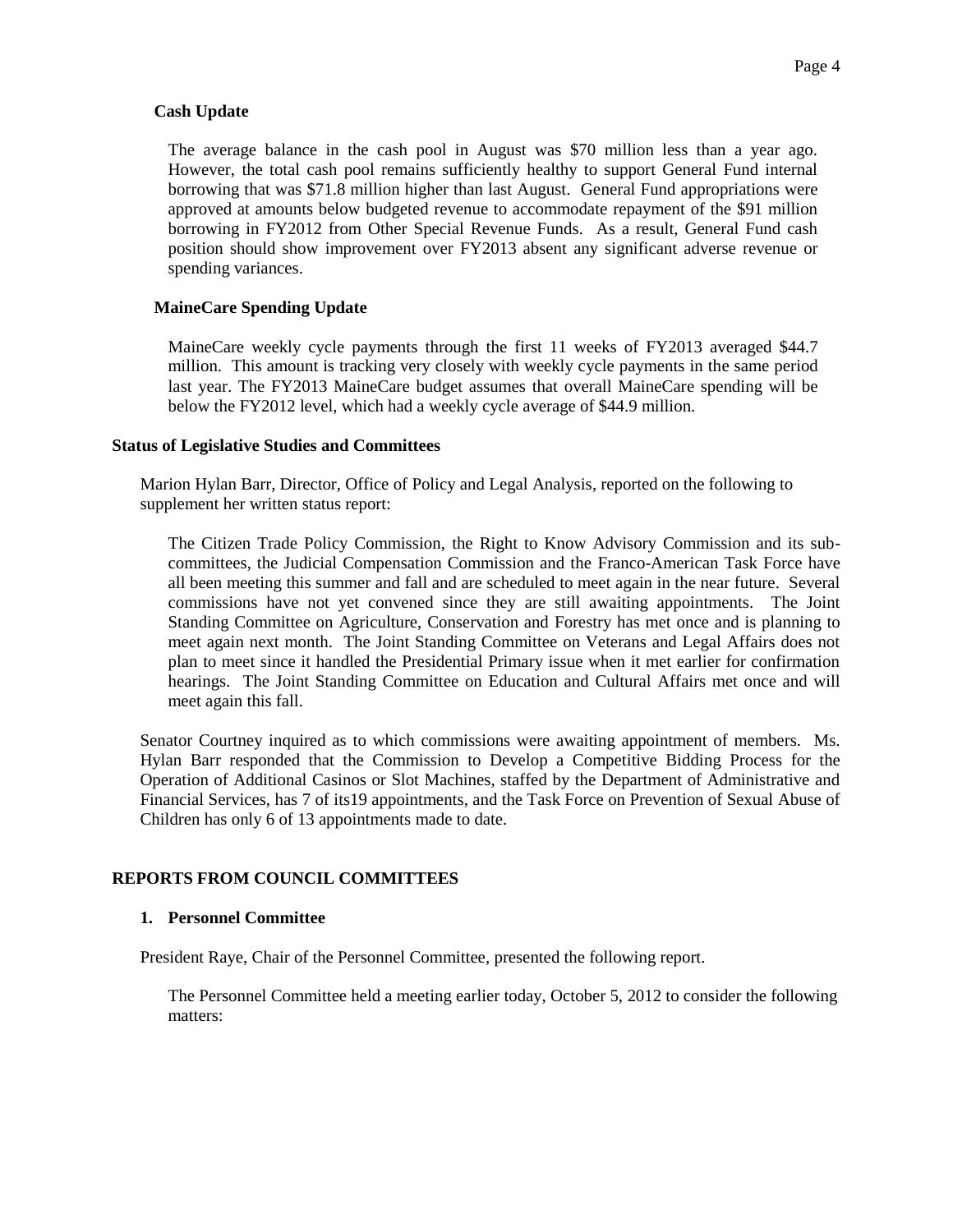## 1. Request for Temporary Disability Income Benefits for a Partisan Staff Member

The committee considered a request by a Legislative employee for temporary disability income benefits. The request was consistent with the provisions for temporary disability income benefits under the Legislative Council's personnel policies and guidelines. Upon the recommendation of the Executive Director, the committee voted unanimously to approve the request. No Legislative Council action was required.

## 2. Review of Personnel Policies

The committee discussed several provisions of the personnel policies for legislative employees and considered revisions to bring them more in line with current benefit standards and practices and be cost-effective, including modifications to group health and group dental insurance for session-only employees, group life insurance, early release of employees, overtime compensation, and a one-time payment to employees.

## 3. Proposed Restructuring of the Office of the Revisor of Statutes

Revisor of Statutes Ms. Gresser, working with Mr. Boulter, proposed changes to the organization of the Office of the Revisor of Statutes that would result in improved operations, increased efficiencies and improved delivery of bill drafting services, and included a reclassification of a principal attorney position to a deputy director position, reassignment of managerial responsibility and revision of associated job descriptions. The Personnel Committee supported Ms. Gresser's proposal.

**Motion:** That upon the recommendation of the Personnel Committee, the Legislative Council adopt the proposed reorganization of the Office of the Revisor of Statutes to improve operations, increase efficiencies and improve delivery of bill drafting services, including reclassifying a principal attorney position to a deputy director position, reassigning managerial responsibility, and revising associated job descriptions; further that the changes be achieved within the existing number of authorized positions and budgetary resources; and further that the Revisor work with the Executive Director to implement the reorganization plan. Motion by President Raye. Second by Representative Cain. **Motion passed** (**9-0-0-1,** with Senator Plowman absent).

## **2. State House Facilities Committee**

No report

# **OLD BUSINESS**

# **Item #1: Policy on Use of Capitol Park**

A copy of the *Legislative Council Policy on Use of Capitol Park* adopted by the Legislative Council was distributed to members of the Legislative Council for informational purposes only. No action by the Legislative Council was required.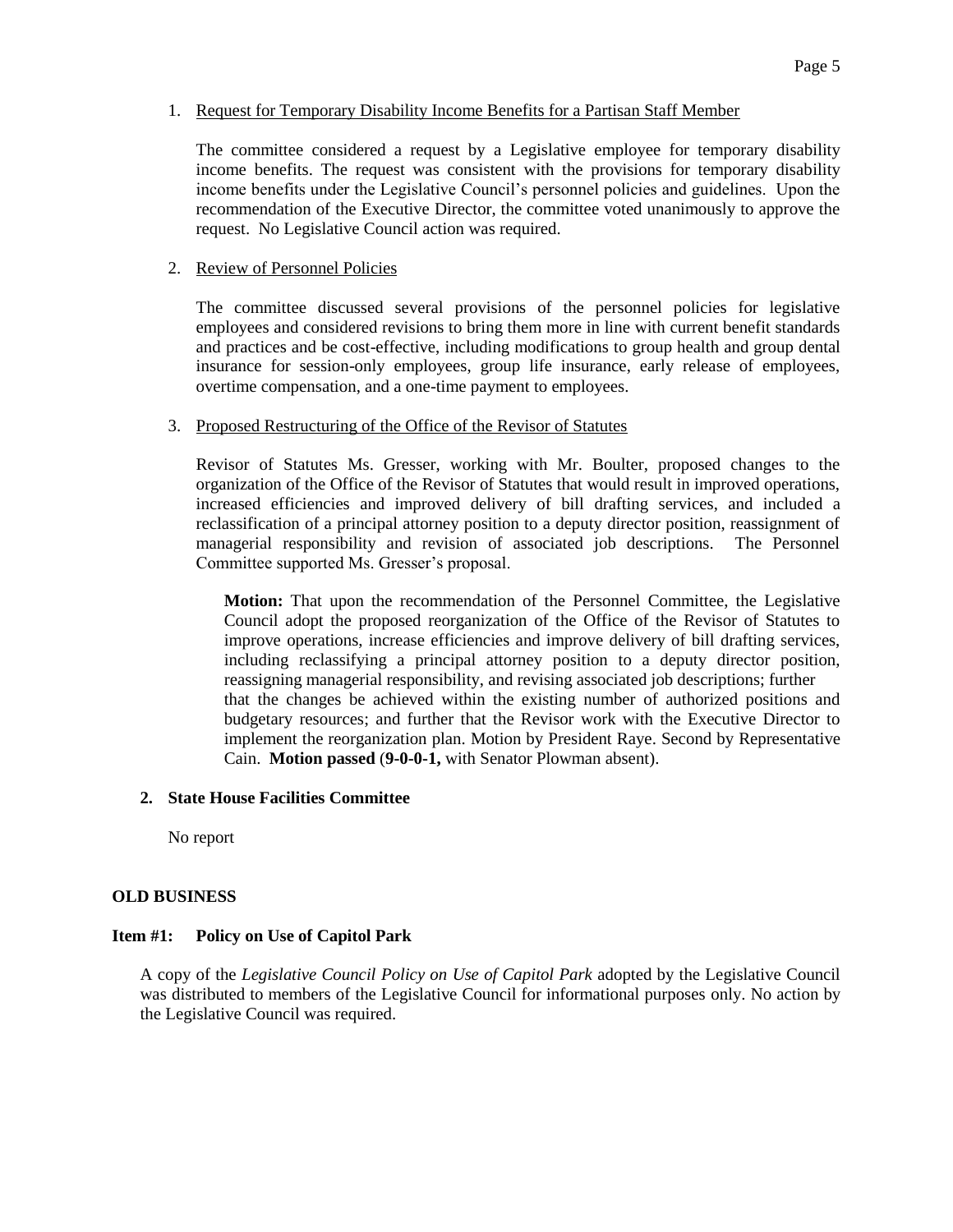## **Item #2: Request to Accept Commissioned Portrait of Former U.S. Senator George Mitchell and Place on Display in the State House**

Mr. Boulter reminded the Legislative Council members that at the last Legislative Council meeting, a request was made to accept a to-be-commissioned portrait of former U.S. Senator George J. Mitchell into the State House Portrait Collection and authorize its display in the State House. At that time, the Legislative Council asked for further information about the proposal. Mr. Boulter provided the following update:

The anticipated cost of the portrait is \$15,000 plus international shipping and insurance costs, all of which is proposed to be paid for through private donations. No legislative or other State funds would be used to obtain the portrait. A group, the Friends of U.S. Senator George J. Mitchell ("Friends"), will be soliciting funds and donating them to the Friends of the Maine State Museum, for use to purchase the portrait from the artist. The artist is James Hanley, a painter living in Dublin, Ireland. Mr. Boulter referred to information in the council's packet that provides a biographical summary of the artist and his works.

Mr. Boulter indicated that he has spoken with the State Museum which would be charged with maintaining the portrait, if accepted into the museum collection, and the museum is actively working with a representative of the Friends group.

Speaker Nutting asked if a location for the portrait has been selected and if there is any requirement for exhibiting the portrait for a particular period of time. Mr. Boulter said that the location would be determined in consultation with the museum's curator, but it is likely to be on the  $2<sup>nd</sup>$  floor of the State House near portraits of Senator Margaret Chase Smith and other U.S. Senators, and there is no minimum period during which the portrait must be displayed.

**Motion:** That the Legislative Council accept the portrait of U.S. Senator George J. Mitchell to be commissioned by James Hanley of Dublin, Ireland into the State House Portrait Collection; further authorize its exhibit in the State House; and further that this acceptance and authorization be conditional upon the Maine State Museum Commission's acceptance of the portrait into the museum collection upon the portrait's completion and donation to the State. Motion by Senator Hobbins. Second by Senator Courtney. **Motion passed unanimously** (**10-0**).

# **NEW BUSINESS**

## **Item #1: Request to Hold an Off-site Meeting of a Legislative Study**

The legislatively-authorized study group, the Task Force on Franco-Americans, requested approval from the Legislative Council to hold an off-site meeting of the task force at the Franco-American Center at the University of Maine in Orono on Wednesday, October 24, 2012. Funds for the increased costs would come from the task force's existing budget.

**Motion:** That the Legislative Council approve the request from the Task Force on Franco-Americans to hold a meeting at the Franco-American Center at the University of Maine in Orono on Wednesday, October 24, 2012. Motion by Senator Courtney. Second by Representative Cain. **Motion passed unanimously** (**10-0**).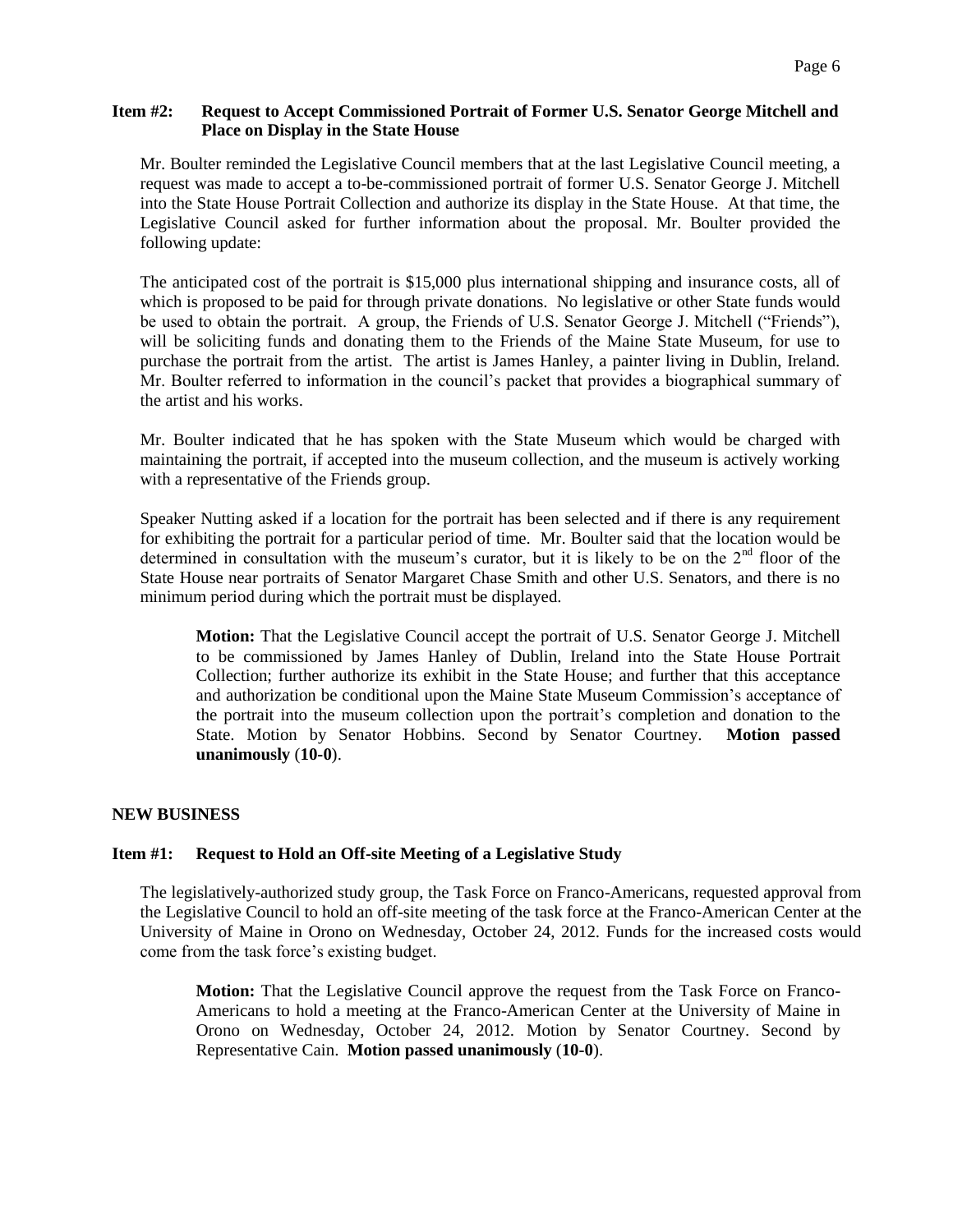# **Item #2: Proposed Document Service Fee Schedule for 126th Legislature, First Regular Session**

Mr. Boulter introduced the proposal by Clerk of the House Heather Priest for a Document Service Fee schedule for the  $126<sup>th</sup>$  Legislature, First Regular Session. Mr. Boulter explained that the Clerk has indicated that the proposed fee schedule is the same one approved for the First Regular Session of the  $125<sup>th</sup>$  Legislature.

**Motion:** That the Legislative Council approve the Document Service Fee schedule for the 126<sup>th</sup> Legislature, First Regular Session as proposed by the Clerk of the House. Motion by Representative Curtis. Second by Representative Cain. **Motion passed unanimously** (**10-0**).

## **Item #3: Notice of Audit of State Budget for FY 2012**

By letter, the State Department of Audit has notified the Legislative Council that it is performing the Single Audit of the State of Maine for the year ending June 30, 2012. No action by the Legislative Council was required.

## **Item #4: Request to Authorize Funding for Purchasing Software and Computers for Senate Chamber Information Automation**

Secretary of the Senate Carleton presented his proposal to automate the Senate Chamber by providing a computer system for accessing and displaying Senate calendars and papers and other information electronically. Currently, Senators are provided 3-ring binders at their Senate desks for Senate calendars and papers, all of which is in paper format. Mr. Carleton explained that the proposal has two components: entering into a contract to purchase software specially developed for displaying Chamber information electronically, similar to that used in the House Chamber; and purchase of computers to display the information. The computers are proposed to be stationary and remain at Senators' desks.

Mr. Carleton drew Legislative Council members' attention to the cost summary in the council packet of information. Representative Hayes inquired as to what the Legislative Council is being asked to approve. Mr. Carleton responded that the Legislative Council is being requested only to authorize funding from legislative accounts in FY13 for entering into a contract and purchasing a chamber automation system. Authority for deciding issues of system installation, including system components, in the Senate rests with the Senate President.

Representative Hayes asked whether the proposed hardware is unique in some way, noting that House members access House Chamber information using their personal laptop computers. Mr. Carleton explained that the proposal is for uniform computer equipment for Senate members but Senators could access the information using personal laptop computers if they wanted to do so.

President Raye suggested that perhaps 2 or 3 laptops could be purchased for use by Senators who do not have a laptop computer. He noted that most Senators have their own laptop. It was noted that the House makes available 6 laptop computers for use by Representatives on an as needed basis.

Representative Cain commented that she was impressed with the system used in the House Chamber and that use of a touch screen monitor as proposed for the Senate would be convenient. She further commented that having a separate monitor for Chamber information would be very helpful so members who use their personal laptops for other legislative work in the chamber would not have to keep flipping back and forth to access chamber information. Mr. Carleton mentioned that the proposed chamber computers would be fully functional, for writing and reading email and documents.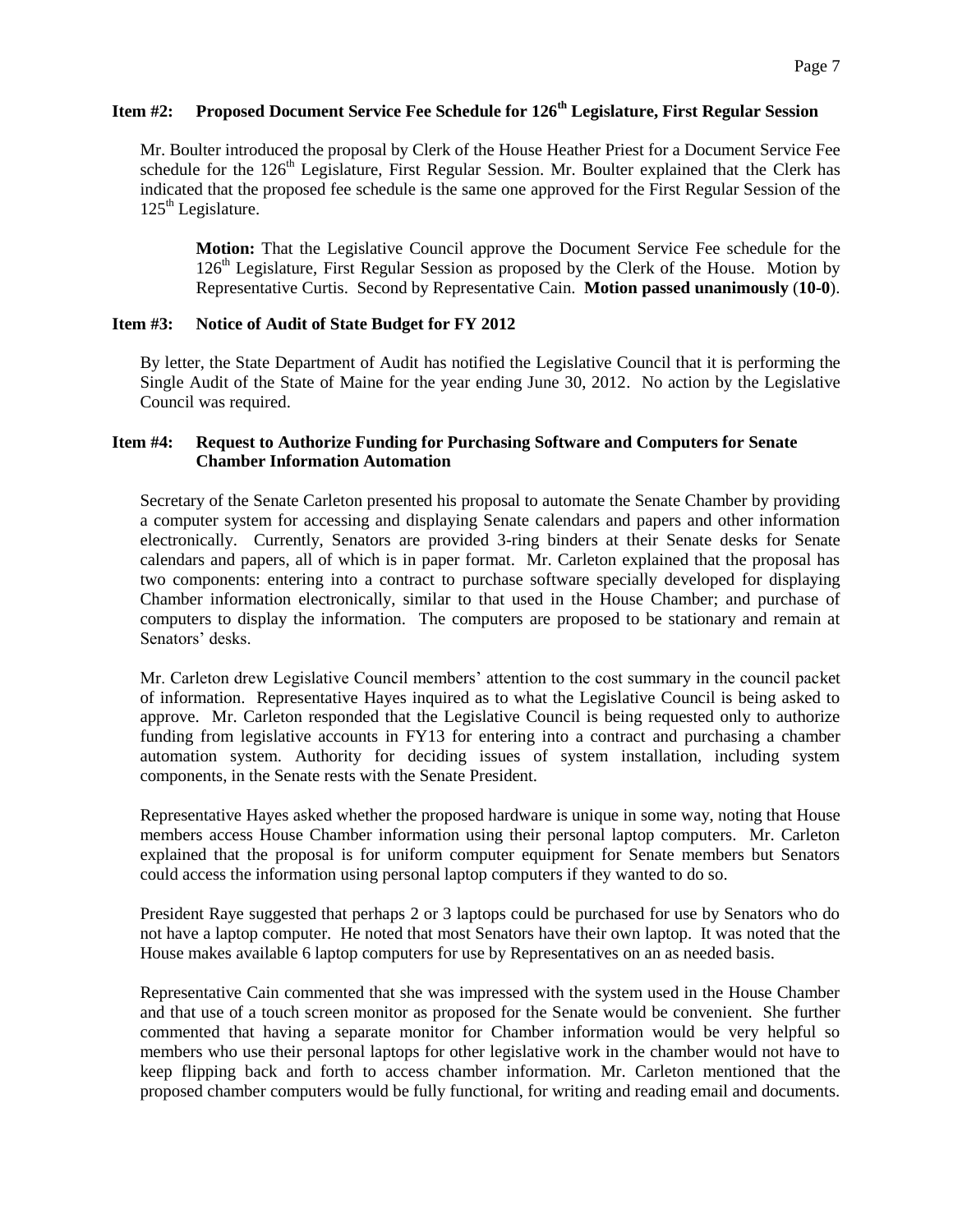Senator Plowman asked if the proposed software would be compatible with Mac-based iPads and Windows-based tablets. A brief discussion ensued. Mr. Carleton and LIT Director Scott Clark answered the question by saying that the software is a browser-based application and will work with Microsoft Internet Explorer, Firefox and on Mac devices having a Safari browser. Because the software was not specifically designed for use with the Safari browser, there may be some very minor limitations arising periodically, but it would still provide full functionality.

Representative Hayes recollected that with the House Chamber system, House members were asked to purchase their own computer with their constituent services allowance or other funds. For that reason, she was not supportive of authorizing funding for computer purchases at this time.

Senator Alfond then made a motion to authorize funding for the software and purchase of up to 3 laptop computers for use by the Senate. See motion below.

Mr. Carleton concluded the discussion by saying that while the goal is to eliminate distribution of all paper documents in the Senate Chamber, it is not feasible in the near future since some interest remains in having paper documents, such as calendars, that can be carried around or notated. However, this proposal would be a positive step, in an appropriate and measured way, to automating access to chamber information.

**Motion:** That the Legislative Council authorize funding from appropriate legislative accounts in FY13 and enter into a contract to purchase software for electronic access and display of legislative information in the Senate Chamber and for the purchase of up to 3 laptop computers for use by the Senate. Motion by Senator Alfond. Second by Representative Curtis. **Motion passed** (**9-0-0-1,** with Representative Cushing absent).

#### **Item #5: Collective Bargaining Matters [Executive Session]**

**Motion:** That, in accordance with 1 MRSA, Section 405, subsection 6, the Legislative Council enter into an executive session for the purposes of discussing collective bargaining negotiations between the employee representative for the Administrative Unit of Legislative Employees and the Legislative Council and discussing collective bargaining negotiations between the employee representative for the Independent Association of Nonpartisan Legislative Professionals and the Legislative Council. Motion by Representative Nutting. Second by Representative Curtis. **Motion passed** (**9-0-0-1,** with Representative Cushing absent).

The council entered into an executive session at 2:57 p.m. At the conclusion of its executive session, on a motion by Representative Nutting, seconded by Representative Cain, the Legislative Council voted unanimously to end its executive session at 3:05 p.m. and reconvene its regular meeting.

### **Item #6: Ratification of Tentative Agreement with Administrative Unit of Legislative Employees and Changes to Personnel Policies and Guidelines for Legislative Employees**

**Motion:** That pursuant to its authority under 26 MRSA, Section 979-A, subsection 5, the Legislative Council of the  $125<sup>th</sup>$  Legislature ratify the collective bargaining agreement for the period October 1, 2011 through September 30, 2013 that was negotiated and tentatively agreed to by the authorized representatives of the Legislative Council and the Maine State Employees Association-SEIU Local 1989 on behalf of the Administrative Unit of Legislative Employees on June 28, 2012, and ratified by its represented members on August 20, 2012; further, that the Legislative Council authorize the Executive Director to take all necessary steps to carry out the terms of this Agreement; further, that the Legislative Council modify its